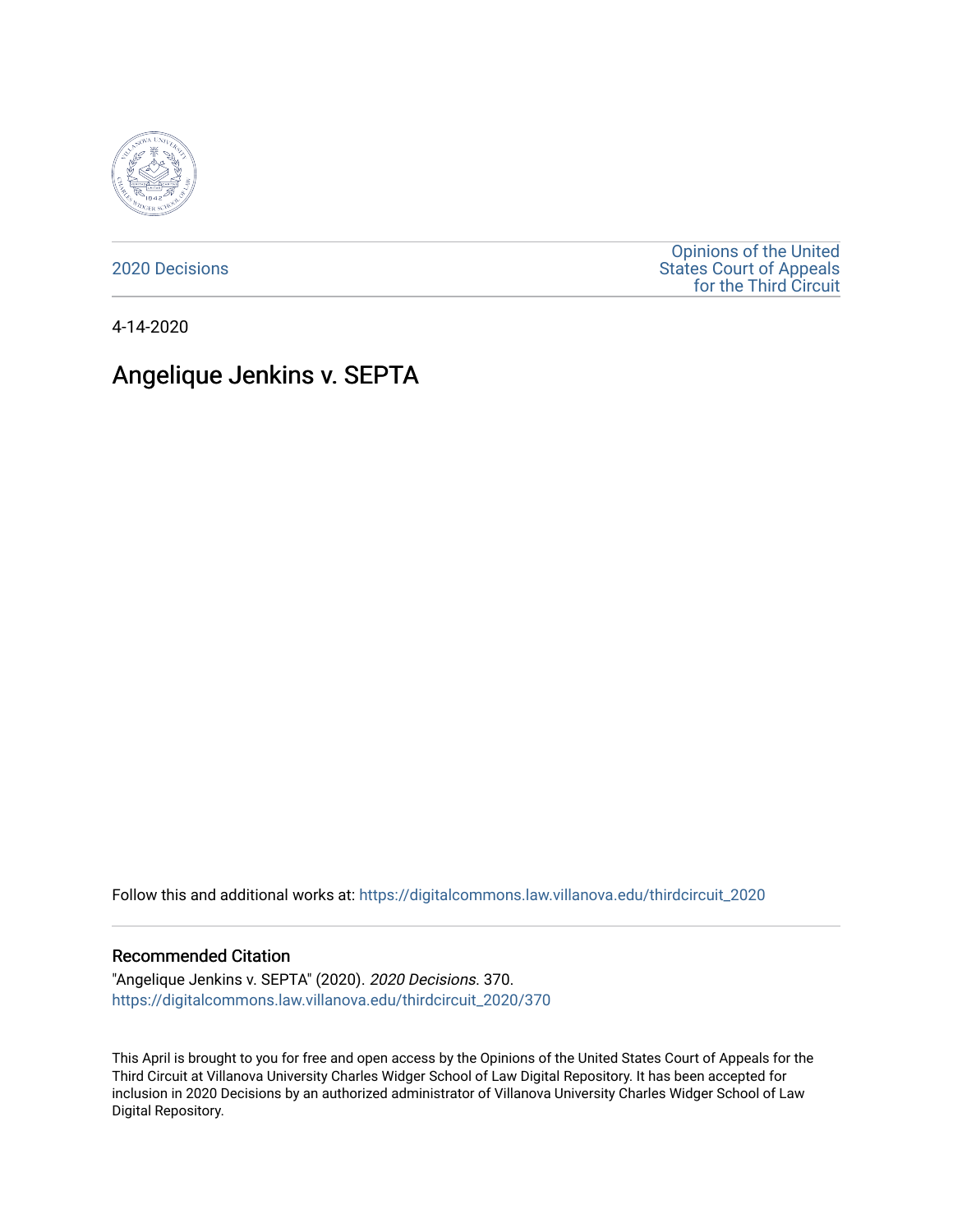#### **NOT PRECEDENTIAL**

### UNITED STATES COURT OF APPEALS FOR THE THIRD CIRCUIT

No. 19-3794 \_\_\_\_\_\_\_\_\_\_

\_\_\_\_\_\_\_\_\_\_\_

## ANGELIQUE JENKINS, Appellant

v.

SEPTA \_\_\_\_\_\_\_\_\_\_\_\_\_\_\_\_\_\_\_\_\_\_\_\_\_\_\_\_\_\_\_\_\_\_\_\_

On Appeal from the United States District Court for the Eastern District of Pennsylvania (D.C. Civil Action No. 2-19-cv-02180) District Judge: Honorable Chad F. Kenney

\_\_\_\_\_\_\_\_\_\_\_\_\_\_\_\_\_\_\_\_\_\_\_\_\_\_\_\_\_\_\_\_\_\_\_\_

Submitted Pursuant to Third Circuit LAR 34.1(a) April 6, 2020 Before: KRAUSE, MATEY and COWEN, Circuit Judges

> (Opinion filed: April 14, 2020) \_\_\_\_\_\_\_\_\_\_\_

> > OPINION[\\*](#page-1-0) \_\_\_\_\_\_\_\_\_\_\_

PER CURIAM

Angelique Jenkins appeals from an order of the United States District Court for

the Eastern District of Pennsylvania, which granted the motion to dismiss filed by

<span id="page-1-0"></span><sup>\*</sup> This disposition is not an opinion of the full Court and pursuant to I.O.P. 5.7 does not constitute binding precedent.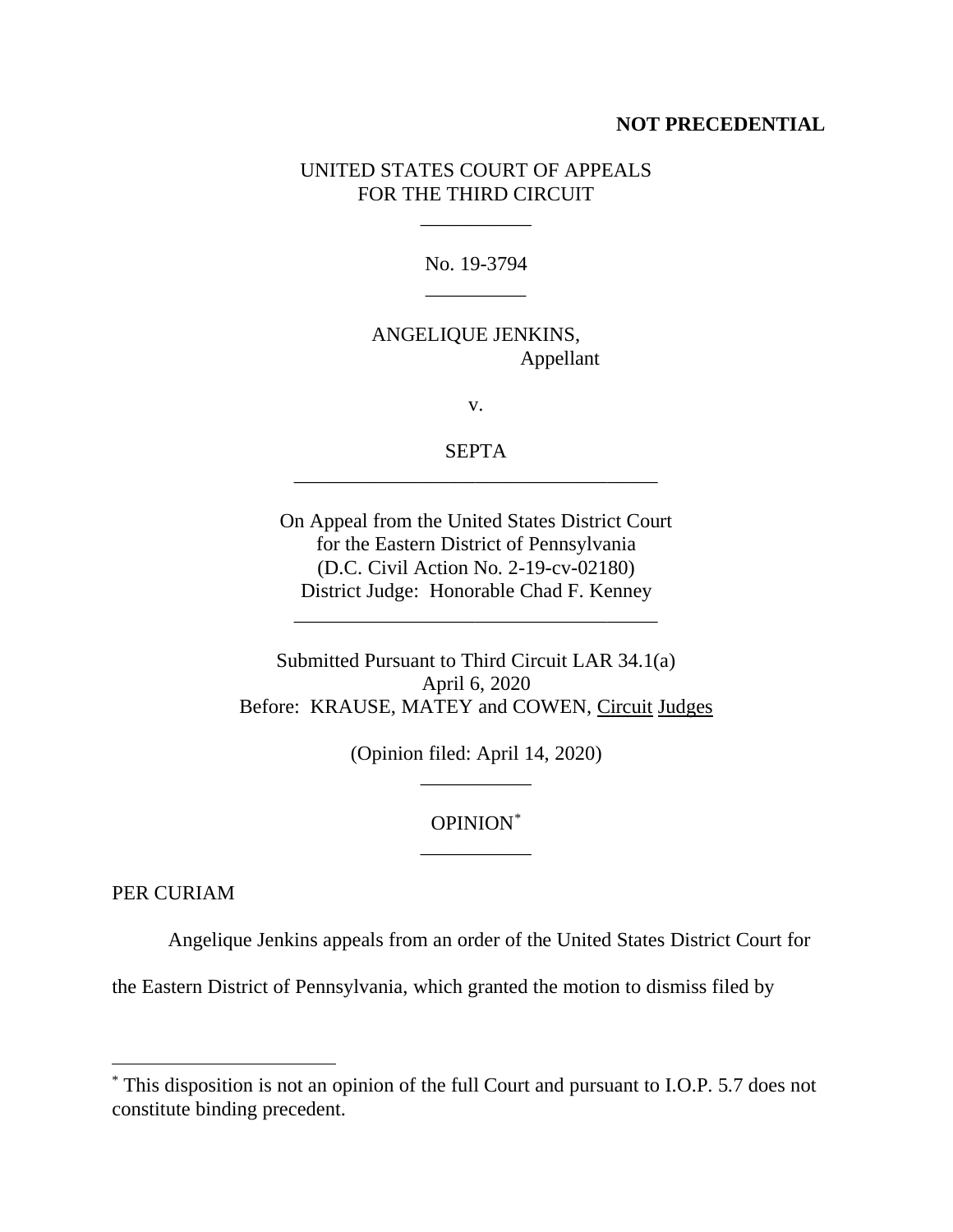Defendant Southeastern Pennsylvania Transportation Authority ("SEPTA"). We will vacate the District Court's judgment and remand for further proceedings.

Jenkins filed a complaint under Title VII, alleging that she was discharged from her employment with SEPTA and was retaliated against. Jenkins was under a "Last Chance Agreement" with SEPTA based on a previous incident. She was discharged after opening the wrong door of a train, a safety violation. Jenkins' complaint seemed to suggest that SEPTA fired her because of a complaint she made against a custodial worker.<sup>[1](#page-2-0)</sup> The complaint also suggested that she was fired because of her plans to run for union president.

After answering her complaint, SEPTA filed a motion for judgment on the pleadings under Rule 12(c) of the Federal Rules of Civil Procedure. In its motion, SEPTA noted that Jenkins had not alleged that she was discriminated against on any protected basis, such as race or gender. In her response and attached exhibits, Jenkins alleged that she was the "only Black Female Discharged for this rule violation." Dkt. #21 at 3. She also suggested that she was retaliated against for filing a complaint against SEPTA director Shwanna Rodgers, who used to be employed in SEPTA's Labor Relations Department. She repeated her allegation that she was discharged to prevent her from running for union office. The District Court granted the motion to dismiss and Jenkins timely appealed.

<span id="page-2-0"></span> $<sup>1</sup>$  Jenkins and the worker had a verbal disagreement about the availability of paper towels</sup> at work, and the worker later vacuumed under Jenkins while she was eating her lunch.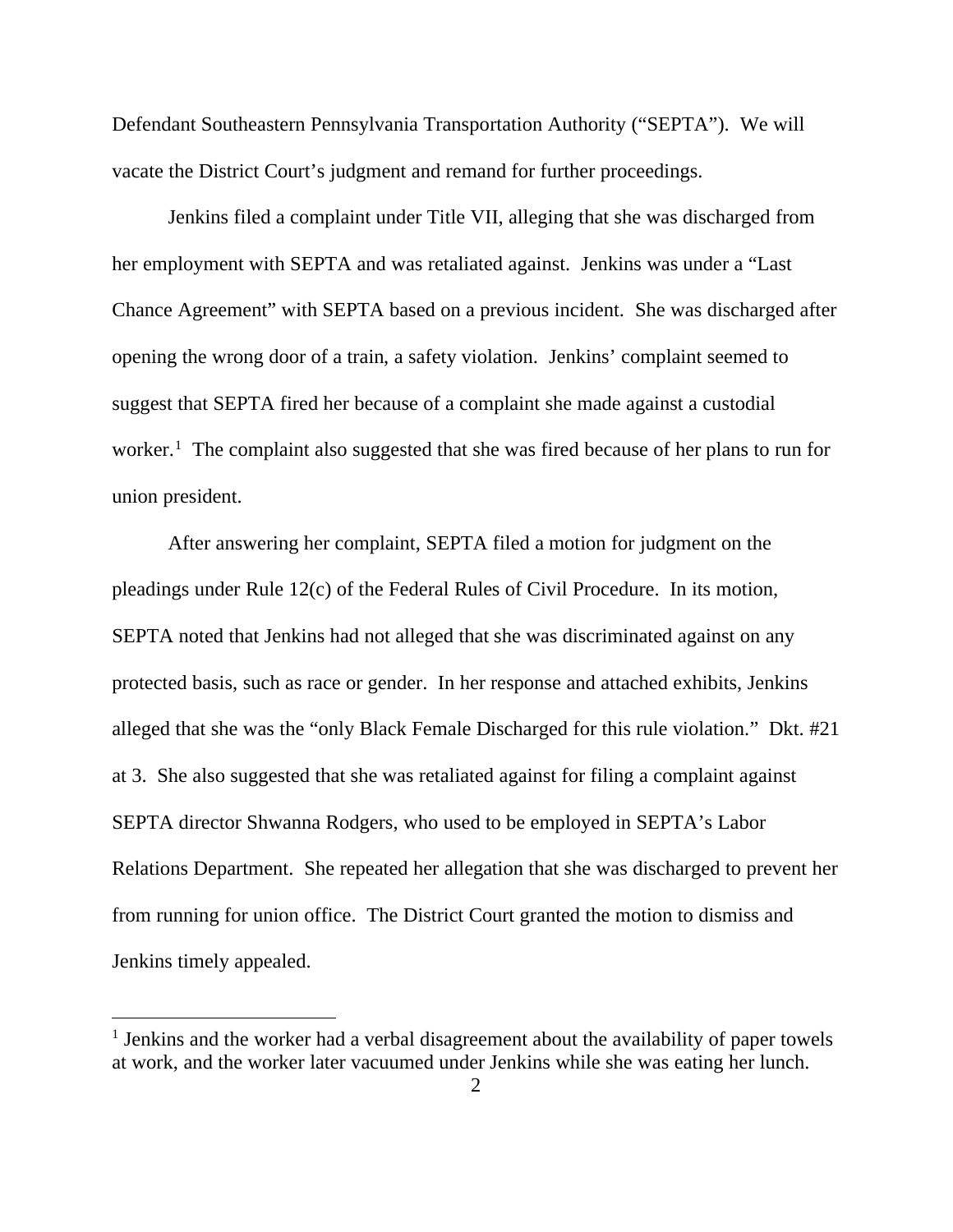We have jurisdiction under 28 U.S.C. § 1291. We review the grant of a Rule 12(c) motion for judgment on the pleadings under a plenary standard. Rosenau v. Unifund Corp., 539 F.3d 218, 221 (3d Cir. 2008). The standards governing Rule 12(c) motions are the same ones that govern motions to dismiss under Rule 12(b)(6). Spruill v. Gillis, 372 F.3d 218, 223 n.2 (3d Cir. 2004). "To survive a motion to dismiss, a complaint must contain sufficient factual matter, accepted as true, to state a claim to relief that is plausible on its face." Ashcroft v. Iqbal, 556 U.S. 662, 678 (2009) (internal quotations removed); see also Bell Atl. Corp. v. Twombly, 550 U.S. 544, 555 (2007).

We agree with the District Court's decision to dismiss the Title VII claims. Jenkins did not make any allegation in her complaint that she was a member of a protected class. The single statement in her Rule 12(c) response that she was the "only Black Female Discharged for this rule violation" falls far short of alleging facts that could support a prima facie case for a Title VII claim.

But before dismissing a complaint, a district court "must inform the plaintiff that [s]he has leave to amend within a set period of time, unless amendment would be inequitable or futile." Grayson v. Mayview State Hosp., 293 F.3d 103, 108 (3d Cir. 2002). The District Court did not allow Jenkins to amend her complaint. We cannot say with certainty that amendment would be futile, as Jenkins made some bare allegations in her Rule 12(c) response, and in her brief here, that suggest that she *might* be able to state a Title VII claim or a claim for First Amendment retaliation. See, e.g., Baloga v. Pittston Area Sch. Dist., 927 F.3d 742, 752-53 (3d Cir. 2019) (explaining elements of First